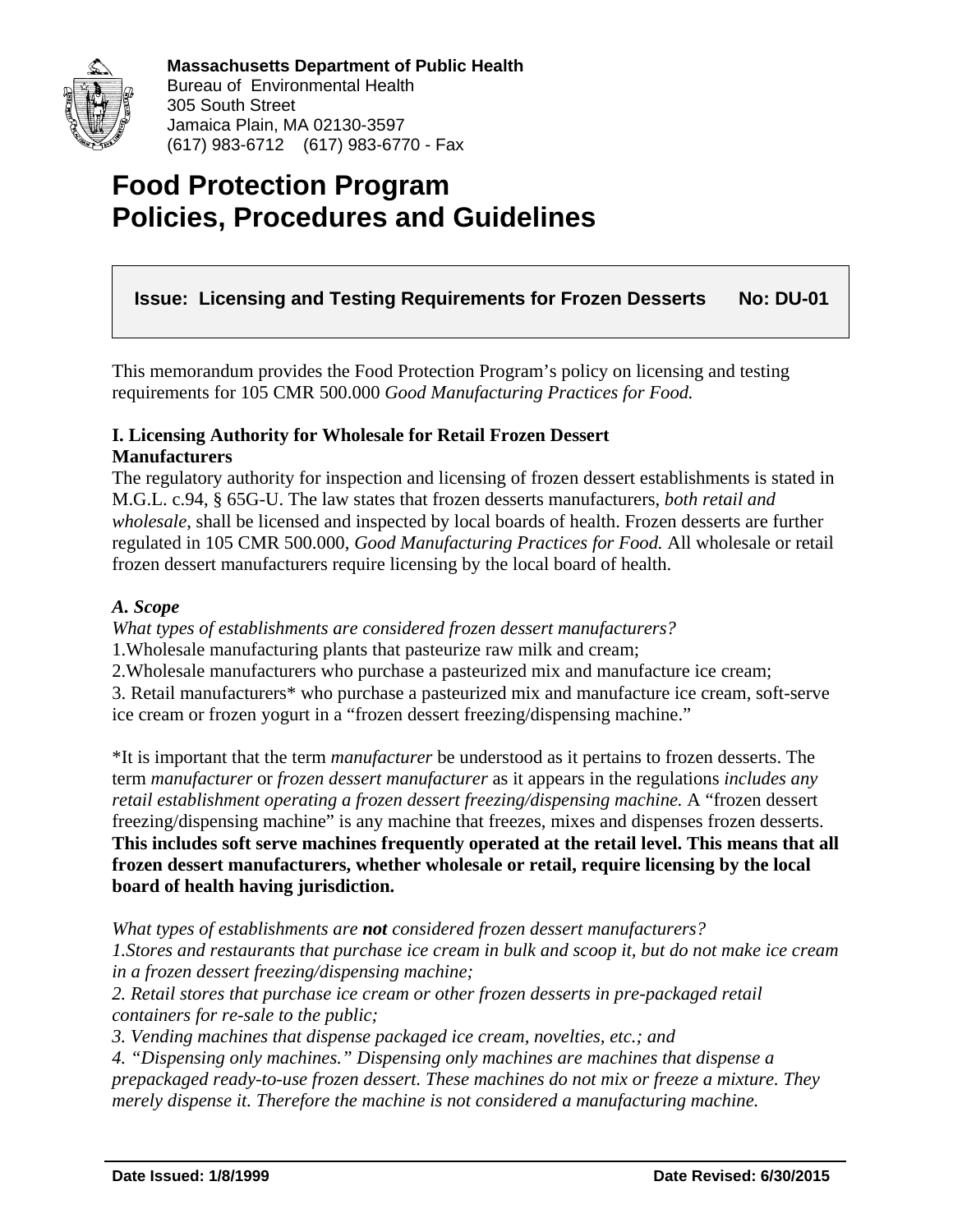## *B. Licensing of In-State and Out-of-State Frozen Dessert Establishments*

M.G.L. c. 94, § 65G-U requires wholesale and retail in-state manufacturers of frozen desserts or frozen dessert mixes to be licensed and inspected by local boards of health. Application to local boards for licensing are to be made in February, and the license year is effective from March 1 through the end of February the following year. The Department of Public Health issues licenses for out-of-state wholesale frozen dessert manufacturers only. Fees for licenses and permits may be determined by each municipality. Pursuant to M.G.L. c.94 § 65H the license application shall include the following:

1. A statement that the applicant will manufacture such products only from pure and wholesome ingredients and only under sanitary conditions;

2. The location of each plant where products will be manufactured;

3. A statement as to where applicant will purchase frozen dessert mix and/or where applicant will purchase raw milk products, if a pasteurization plant; and

4. The brand and trade name(s) under which products will be sold.

#### *C. Establishments for the Pasteurization of Ice Cream Mix and/or Frozen Yogurt Mix*

Pasteurization plants processing ice cream, ice cream mix and frozen yogurt mix are licensed by local boards of health and may be inspected by the Massachusetts Department of Public Health (MDPH) or the local board of health. Whenever pasteurization is involved, the Food Protection Program has traditionally performed the inspections because of the complexity of pasteurization systems. M.G.L. c. 94, § 65J allows for enforcement to be administered by either the local board of health or MDPH. Monthly testing of the ice cream or frozen dessert mix is also required by 105 CMR 500.082(B). If the manufacturer maintains its own state approved laboratory, it must keep monthly testing results on file and available to local and state inspectors. Otherwise, monthly samples of mix must be tested at a MDPH approved laboratory and copies of the results must be submitted to the local board of health upon completion of analysis by the testing laboratory.

#### **II. Policy on the Current 105 CMR 500.000, Frozen Desserts, Frozen Dessert Mixes and Ice Cream**

*The MDPH Food Protection Program is issuing the following interpretations to the current frozen dessert regulation. This policy is applicable to local boards of health frozen dessert programs and can be implemented immediately until further notice.* 

#### *A. Testing and Testing Exemptions*

The current language in 105 CMR 500.082(B) states that all manufacturers must have their frozen dessert products tested monthly by an approved laboratory. Section 500.082(B)(2) refers to seven categories of frozen dessert products. The intent is to require bacteriological testing for *dairy-based frozen desserts only.* Dairy-based frozen desserts such as ice cream, sherbet and frozen yogurt are frozen dessert products that contain dairy ingredients. *Non-dairy frozen desserts no longer require bacteriological testing.* Non-dairy frozen desserts, such as sorbet, water ices, Italian ice, slush and some frozen coffee beverages are frozen desserts that do not contain any dairy ingredients. These products do not pose the same potential for supporting pathogenic organisms as do frozen desserts that do contain dairy ingredients. **Therefore, testing of non-dairy frozen desserts is no longer required.** According to 105 CMR 500.082(B), all frozen dessert manufacturers (this includes soft serve dispensing machines and ice cream barrel freezers) shall have bacteriological tests performed on at least one dairy-based frozen dessert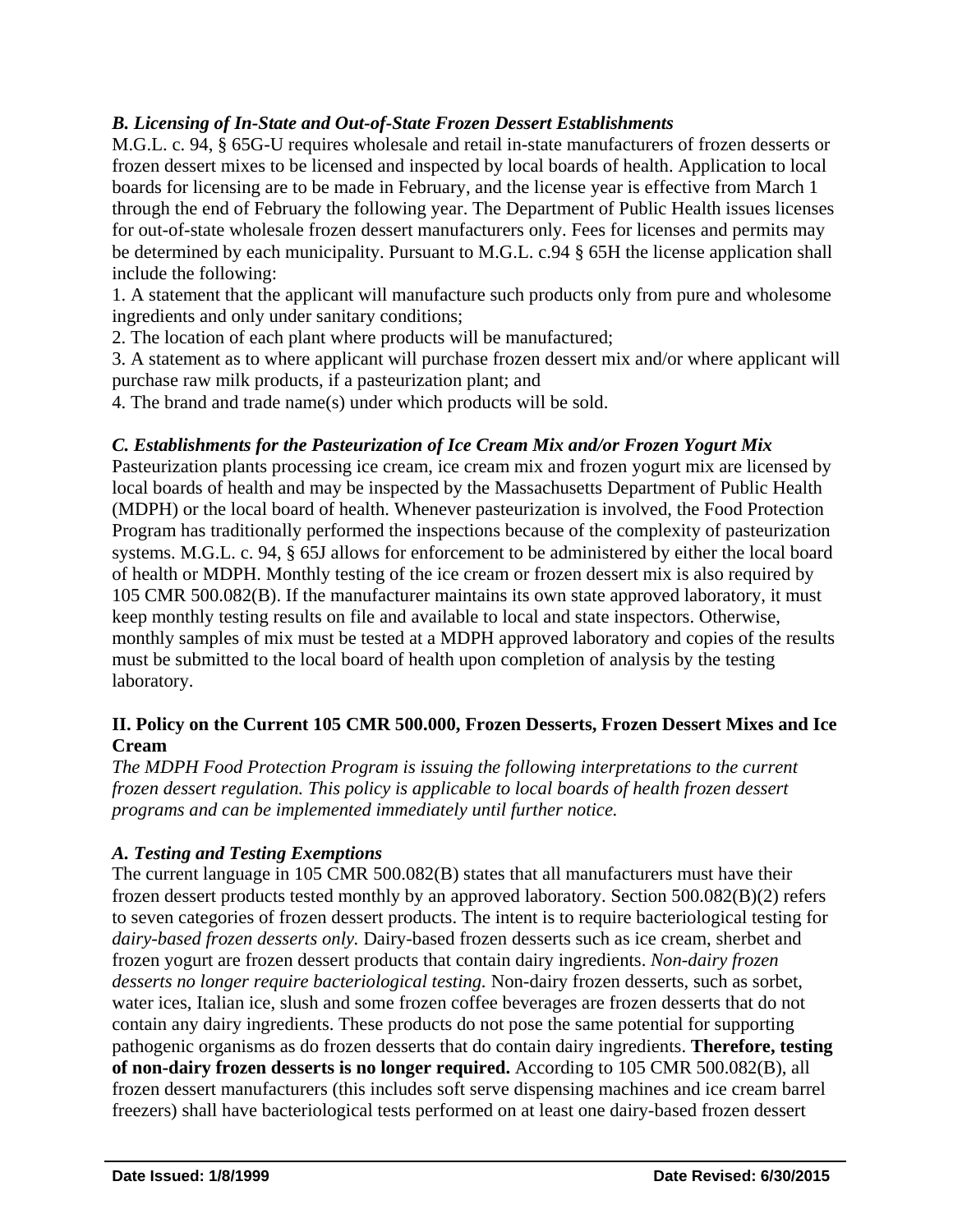product per month by a certified laboratory. The laboratory must submit copies of the results to the board of health upon completion of the analysis.

*Note: Frozen yogurt is defined as a food that is prepared by freezing yogurt while stirring. Today, frozen yogurt is actually a cultured frozen dessert mix blend. Frozen yogurts may or may not contain active yogurt cultures. Laboratories should not run the standard plate count (SPC) test on frozen yogurts containing these "friendly" culture bacteria. Some frozen yogurt may have been pasteurized after culture was added. If it is known that a product labeled "frozen yogurt" does not contain live cultures, then the testing laboratory should perform the SPC. The coliform test is always run on frozen yogurts.* 

#### *B. Enforcement Procedures per 105 CMR 500.000*

The bacteriological limits for frozen desserts set forth in 105 CMR 500.083 are 10 coliform colonies per gram and 30,000 standard plate count (SPC) per milliliter for frozen dessert mixes (except in the case of bulk milk transport tank shipments, which must not exceed 100 coliform colonies per milliliter) and 20/30,000 for frozen desserts (except in the case of soft-serve products, which must not exceed 50 colonies per gram). It is the responsibility of local boards of health to enforce monthly testing and reporting requirements for frozen dessert establishments, as well as to take appropriate actions when bacteriological violations have been found.

The bacteriological standards are intended to provide guidance for enforcement and provide only one view of the total frozen dessert-manufacturing environment. The standards were never intended to be used as a rigid enforcement tool, especially on the first analysis. *It should be noted that the frozen dessert regulations do not consider one excessive count as a violation.* The presence of coliform is an indicator of inadequate operational sanitation and controls somewhere in the process. Bacteria counts slightly above the standards should only be a wake up call. It should alert the machine operator that something might not be right with cleaning, temperature, storage or handling. Intervention by the local boards of health at this point is often unnecessary.

In an effort to aid boards of health weighing the significance of bacteriological counts that have exceeded the standard, some commonly asked questions with MDPH's answers follow:

#### *Q. If a frozen dessert sample is reported to have a 30 coliform count, is this considered far worse than a coliform count of 20?*

A. The coliform count is an indicator of a possible sanitation failure, not a confirmation that pathogens are present. In terms of the way bacteria grow; a count of 30 coliform does not exceed the standard by a significant margin. Bacteriological growth occurs at an exponential rate, not at a linear rate. Therefore, it is more meaningful to consider bacteria counts in terms of *doubling*. A two-generation increase, or two doublings, is considered significant. For example, a coliform count more than 80 would be considered significantly higher than a count of 20, the standard.

#### *Q. Does a standard plate count (SPC) slightly above the standard of 30,000 colonies per milliliter present a public health concern?*

A. The limit of 30,000 SPC is intended as a guideline. Usually the SPC represents harmless organisms, especially if there are no coliform associated with the sample. Spoilage organisms usually begin to affect the frozen dessert product in numbers much greater than 30,000. It usually takes counts of 1,000,000 or greater to create spoilage. According to 105 CMR 500.082, exceeding 30,000 once is not considered a violation. When a SPC is only slightly high, i.e.,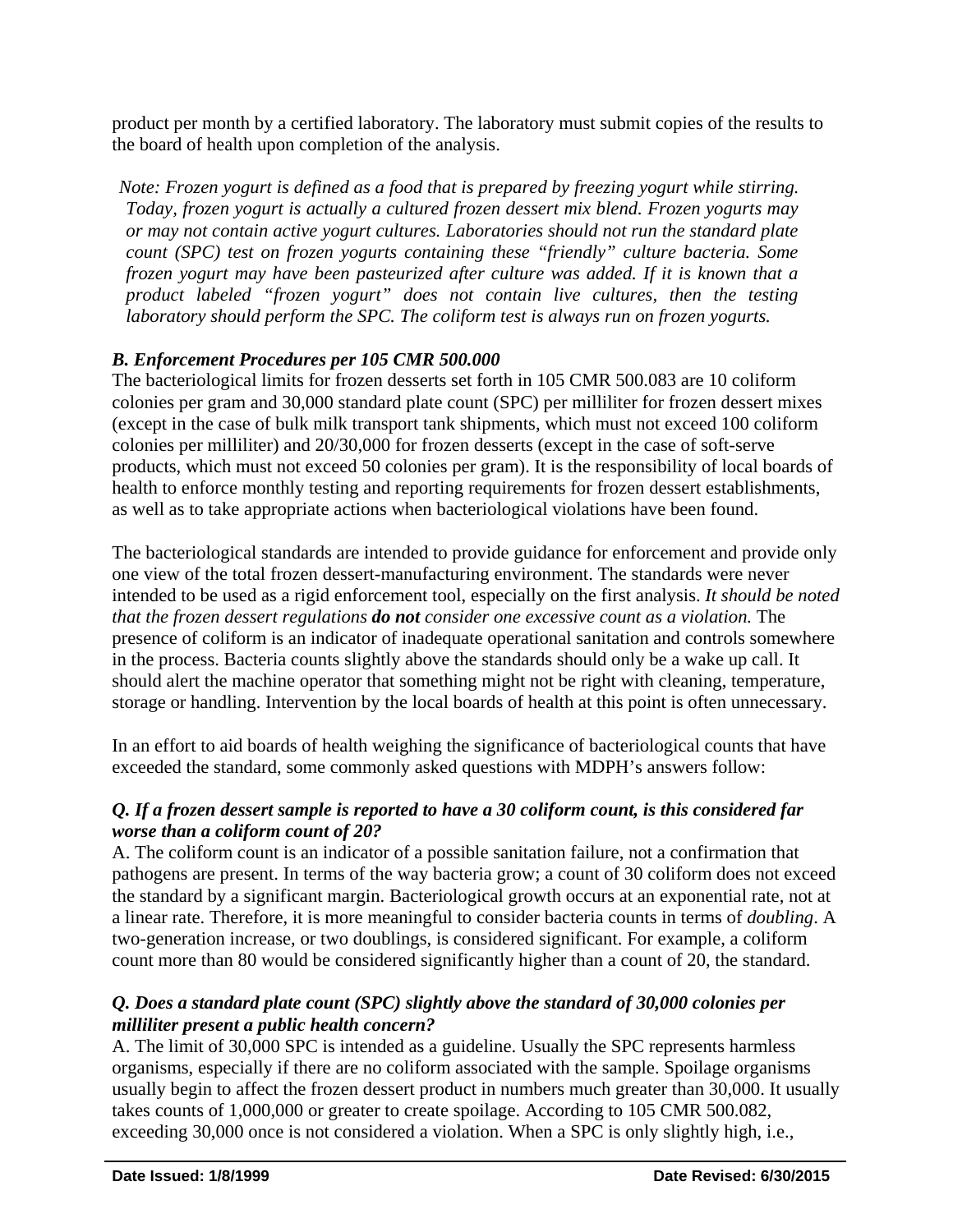150,000, consider the company's track record. A telephone call to the owner to insure standard operating procedures have been followed may be all that is necessary. If previous counts have been satisfactory, request that the person in charge review their machine cleaning and sanitization and product handling procedures, and then just wait for the next month's results. Following the same logic of a two-generation increase, it would take an SPC of 120,000 or above to be considered "significantly high," as compared with 30,000, the standard.

#### *Q. Do frozen dessert samples showing excess coliform contain pathogens that could make people sick?*

A. As stated earlier, the coliform count is an indicator that pathogens might be present. Further testing is necessary to confirm actual pathogens. The overall risk to frozen dessert products is extremely low. The cold temperature simply does not allow for the growth of pathogens. In fact, there are very few reported food-borne illnesses associated with frozen dessert products - none reported to MDPH in recent years.

## *Q. What if counts continue to be reported in excess of the standards?*

A. If the frozen dessert establishment has a history of slightly high counts or has some significantly high counts, the board of health should implement the resampling protocol stipulated in either 105 CMR 500.082(C), 500.082(D), or 500.082(E), or perform an inspection, or both. In accordance with 105 CMR 500.082(D), when a laboratory result shows a frozen dessert product is in excess of the bacteriological standards, the local health inspector may obtain or require additional testing in triplicate and may conduct an inspection to determine the cleanliness of the machine and/or establishment. It is deemed a violation if the majority of the three samples exceed bacterial limits. At this time the inspector may take action against the dispensing machine(s) and/or establishment responsible for the high counts.

## *Q. When should local health officials take enforcement action for high bacteria counts?*

A. Slightly high counts aside, there are times when local enforcement action is warranted and should be taken. An inspection of the establishment and/or triplicate sampling shall be conducted:

If there are repeated excess counts on the same machine;

If there are significantly high counts (A count is considered significantly high if it exceeds the standard by a factor of four, or two doublings.); or

If there is a combination of both high SPC and high coliform.

Also, review the establishment's cleaning and sanitizing procedures and check against manufacturer's specifications for the machine in use. Remember, if triplicates have been collected and the majority of triplicate samples exceed the standard, the local board of health must order the responsible machine shut down for cleaning and sanitizing. Reinstatement of shutdown machines should depend upon the results of recent inspections, corrections made or promised by the establishment and the overall compliance history of the establishment.

# *Q. During an inspection prompted by high bacteria counts what questions should be asked?*

A. Ask if and how disassembly, cleaning, sanitizing and assembly of frozen dessert machines are performed as indicated by manufacturers' recommendation and at the required frequency. Also ask if the machine has been maintained properly. Often worn parts can lead to bacteria problems even when cleaning and sanitizing are completed properly. Review the establishment's cleaning